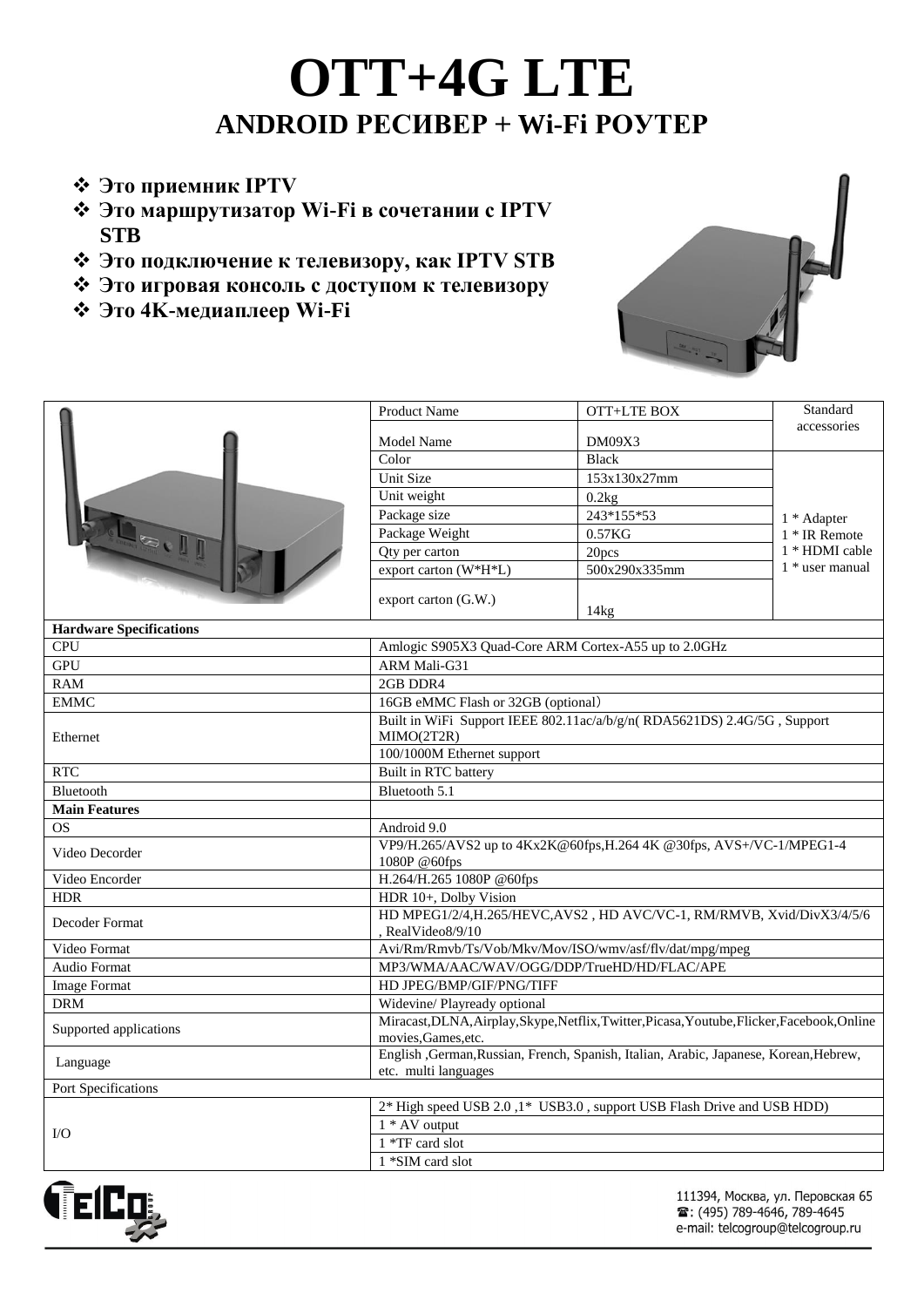|                                   | 1 * RJ45 wire Ethernet connection                             |                                                             |                    |  |
|-----------------------------------|---------------------------------------------------------------|-------------------------------------------------------------|--------------------|--|
|                                   | *HDMI 2.1 With 3D, HDR, CEC and $4Kx2K@60$ fps max resolution |                                                             |                    |  |
|                                   | $1*DC$                                                        | Input                                                       | AC100-240V 50/60Hz |  |
|                                   | port                                                          | Output                                                      | DC 5V 2A           |  |
|                                   | $1*IR$<br><b>Internal Infrared Receiver</b>                   |                                                             |                    |  |
|                                   | Port                                                          |                                                             |                    |  |
| Internal 4G LTE Module(optional)  | LTE-FDD/LTE-TDD/WCDMA/TD-SCDMA/EDGE/GPRS/GSM, downstream      |                                                             |                    |  |
|                                   | 150Mbps, upstream 50Mbps                                      |                                                             |                    |  |
| MHZ-E (EUROPE)                    | B1/B3/B5/B7/B8/B20@FDD LTE                                    |                                                             |                    |  |
|                                   | B1/B5/B8@WCDMA,850/900/1800/1900@GSM                          |                                                             |                    |  |
| MHZ-A (AMERICA)                   | B2/B4/B8/B17@FDD LTE,B38/B39/B40/B41@TDD LTE                  |                                                             |                    |  |
|                                   | B1/B8@WCDMA,B34/39@TD-SCDMA,                                  |                                                             |                    |  |
|                                   | 900/1800@GSM                                                  |                                                             |                    |  |
| MHZ-CE (CHINA/INDIA/Saudi Arabia) | B1/B3/B5/B8@FDD LTE,B38/B39/B40/B41@TDD LTE                   |                                                             |                    |  |
|                                   | B1/B8@WCDMA,B34/B39@TD-SCDMA                                  |                                                             |                    |  |
|                                   | BC0@CDMA2000 1X/EXDO,900/1800@GSM                             |                                                             |                    |  |
| MHZ-E(EMEA/KOREA/THAILAND/INDIA)  | B1/B3/B5/B7/B8/B20@FDD LTE;B38/B40/B41@TDD LTE;               |                                                             |                    |  |
|                                   | B1/B5/B8@WCDMA;B3/B8@GSM                                      |                                                             |                    |  |
| MHZ-V(NORTH AMERICA)              | B4/B13@FDD LTE                                                |                                                             |                    |  |
| MHZ-A(NORTH AMERICA)              | B2/B4/B12@FDD LTE;B2/B4/B5@WCDMA                              |                                                             |                    |  |
| MHZ-AU(Latin America/ANZ/TAIWAN)  | B1/B2/B3/B4/B5/B6/B7/B8/B28@FDD LTE;B40@TDD LTE;              |                                                             |                    |  |
|                                   | B1/B2/B5/B8@WCDMA;B2/B3/B5/B8@GSM                             |                                                             |                    |  |
| MHZ-J(JAPAN)                      |                                                               | B1/B3/B8/B18/B19/B26@FDD LTE;B41@TDD LTE;B1/B6/B8/B19@WCDMA |                    |  |







111394, Москва, ул. Перовская 65<br>☎: (495) 789-4646, 789-4645<br>e-mail: telcogroup@telcogroup.ru